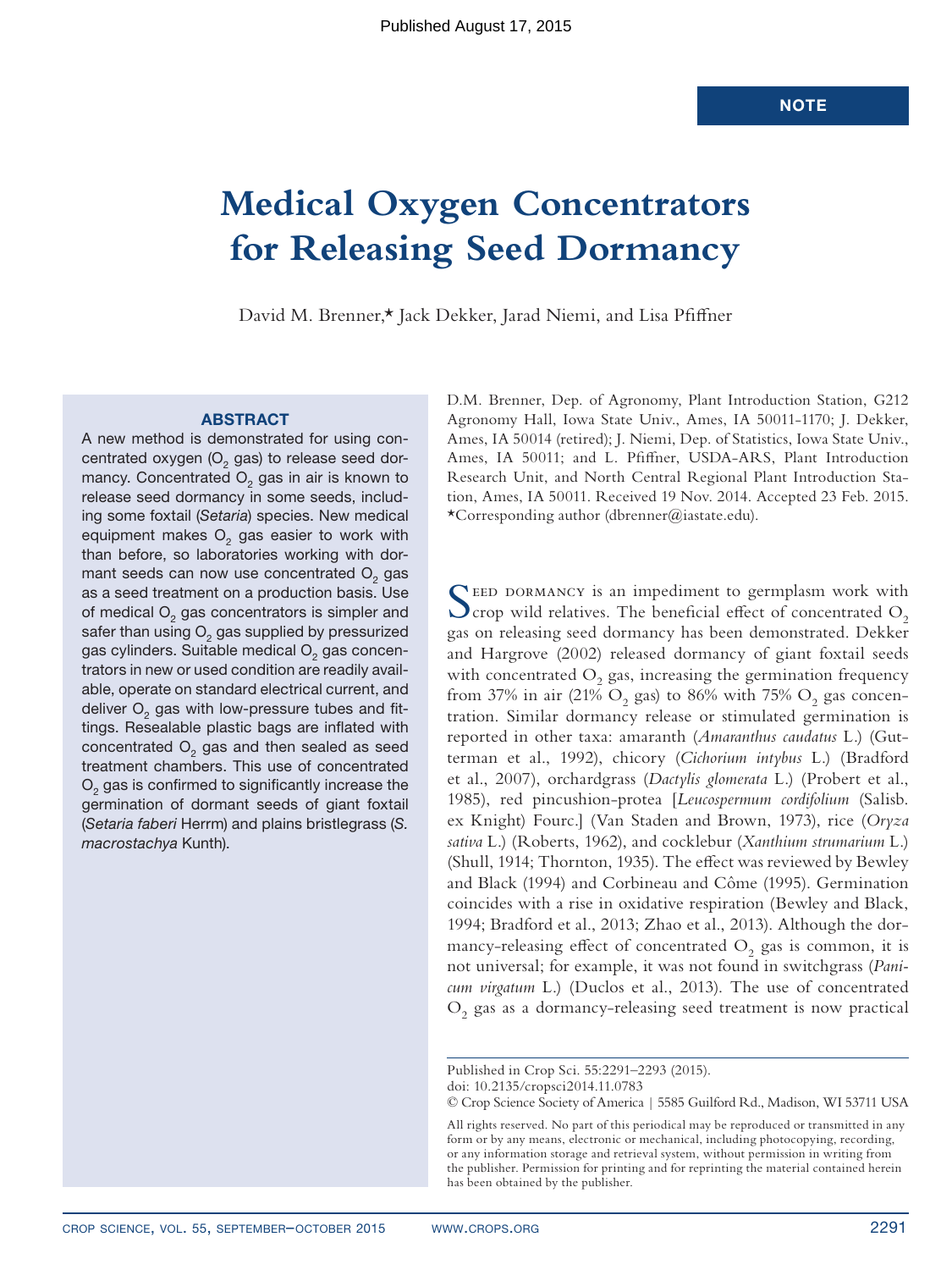because new medical concentrators are available and are able to increase  $O_2$  gas from the ambient concentration to 90% (McCoy, 2013). Such concentrators are safer and more convenient than pressurized gas cylinders.

The goals of this paper are to (i) demonstrate the practical use of medical  $O_2$  gas concentrators to apply concentrated  $\mathrm{O}_2$  gas as a dormancy-releasing seed treatment and (ii) replicate the results of Dekker and Hargrove (2002) using the proposed  $O_2$ -concentrating apparatus.

## Materials and Methods

A test of the effectiveness of the  $\mathrm{O}_2$  concentrator was conducted by comparing three treatments of *Setaria* seeds in a germinator: (i) concentrated  $O_2$  gas in sealed chambers ("oxygen"), (ii) ambient air from an aquarium air pump in sealed chambers ("air"), and (iii) traditional germination boxes without sealed chambers ("traditional"). The air and traditional treatments had ambient-sourced air. Oxygen was provided for the  $\mathrm{O}_2$  gas treatment by an Invacare 5 (Invacare, Elyria, OH) stationary medical  $\mathrm{O}_2$  gas concentrator. The functioning of the  $\mathrm{O}_2$  gas concentrator was verified with an Invacare Invirc400 concentrator analyzer, equilibrating the output at  $96.3\%$  O<sub>2</sub> gas on the day the chambers were filled. For the air treatment, an aquarium air pump was used to fill the sealed chambers. Our chambers were 45 by 57 cm vacuum sealed polyethylene and nylon airtight sealable bags (70 µm thickness; Ziploc Space Bag, S.C. Johnson & Son, Inc., Racine, WI). These bags have one-way vacuum valves, which remained closed. The chambers were inflated with standard 4.76-mm interior diameter medical  $O_2$  gas supply tubing from the concentrator and through the bag's mouth. After the chamber was inflated, the tube was withdrawn quickly and the chamber was sealed. All chambers maintained positive pressure, remaining turgid (inflated to approximately 15 cm thick) until opened at the end of the experiment. The three seed lots examined were (i) PI 509035 plains bristlegrass seeds harvested in 2011 and (ii) PI 669940 giant foxtail seeds harvested in 2006, both from the USDA's North Central Regional Plant Introduction Station in Ames, IA, and (iii) giant foxtail seeds wild-collected on 10 Nov. 2013 in Ames, IA, with the collector's number DB 2013006. The seeds were stored at 4°C and 25% relative humidity. Each of two replications had 100 seeds from each of three seed lots, which were placed on 80-mm blue blotter paper (Anchor Paper Co., St. Paul, MN) in translucent polypropylene living hinge boxes measuring 14 by 14 by 3 cm (Alpack Plastic Packaging, Centerville, MA). The blotter paper was moistened with 0.1%  $\mathrm{KNO}_3$  in distilled water. The seeds imbibed in the treatment environments without pretreatments. They were incubated in one germinator (Conviron CMP 5000, Winnipeg, Manitoba, Canada) configured with six shelves. Each treatment was placed on two shelves in random order. The daily conditions in the germinator alternated between 16-h light periods at 30°C and 8-h dark periods at 20°C, following Dekker and Hargrove (2002). The lids of the boxes in the sealed chambers were not sealed but in the traditional treatment (no sealed chambers), the box lids were sealed. Germination was evaluated 8 d after seeds were placed in the chambers and was determined by radicle emergence through the seed coat.

Table 1. Germination results for three seed lots using traditional germination boxes, ambient air in sealed chambers, and concentrated  $O<sub>2</sub>$  gas in sealed chambers. Each germination test was replicated twice. Germination was measured after 8 d at 20°C (night, 8 hr) and 30°C (day, 16 hr).

|                                    |       | Setaria seed lots                          |                                      |                                   |
|------------------------------------|-------|--------------------------------------------|--------------------------------------|-----------------------------------|
| <b>Treatments</b>                  | tions | PI 509035<br>Replica- S. macro-<br>stachya | S. faberi                            | PI 669940 DB 2013006<br>S. faberi |
|                                    |       |                                            | - Germination counts per 100 seeds - |                                   |
| Traditional germi-<br>nation boxes |       | 26                                         | 13                                   | 23                                |
|                                    | 2     | 9                                          | 9                                    | 23                                |
| Ambient air in<br>sealed chambers  |       | 15                                         | 13                                   | 23                                |
|                                    | 2     | 15                                         | 14                                   | 33                                |
| Oxygen in sealed<br>chambers       |       | 41                                         | 29                                   | 49                                |
|                                    | 2     | 54                                         | 40                                   | 47                                |

A Bayesian  $\beta$ -binomial model was used to estimate the germination probability for each treatment–seed lot combination using independent Jeffreys priors (Gelman et al., 2014); the posterior distribution of germination probability for each treatment–seed lot combination is a  $\beta$  distribution with the parameters 0.5 plus the number of successful germinations and 0.5 plus the number of unsuccessful germinations. We report estimates of these probabilities as 95% credible intervals. To estimate whether any given treatment was more effective than another, 1000 posterior samples were drawn and the probability that one treatment was more effective than another was estimated using the proportion of posterior draws that were larger for one treatment than another (Gelman et al., 2014).

## **RESULTS**

The number of germinated seeds, out of 100, is shown in Table 1 by treatment, seed lot, and replicate; the ungerminated seeds were firm at the end of the study. For PI 509035, germination probability was estimated to be between 41 and 54% in the  $O_2$  gas treatment, between 11 and 20% in the air treatment, and between 18 and 30% in the traditional treatment. For these seeds, the  $\mathrm{O}_2$  gas treatment was better than air  $(P > 0.99)$  and better than the traditional treatment ( $P > 0.99$ ) and the traditional treatment appeared to be more effective than air  $(P = 0.99)$ . For PI 669940, germination probability was estimated to be between 28 and 41% in the  $\mathrm{O}_2$  gas treatment and between 9 and 19% in the air treatment, and between 7 and 16% in the traditional treatment. In this seed lot, the  $O_2$  gas treatment was better than air ( $P > 0.99$ ) and better than traditional  $(P > 0.99)$  and air may have been more effective than the traditional treatment ( $P = 0.77$ ).

For DB 2013006, germination probability was estimated to be between 41 and 55% in the oxygen treatment, between 22 and 35% in the air treatment, and between 18 and 29% in the traditional treatment. For these seeds, the  $\text{O}_2$  gas treatment was better than air  $(P\geq 0.99)$  and better